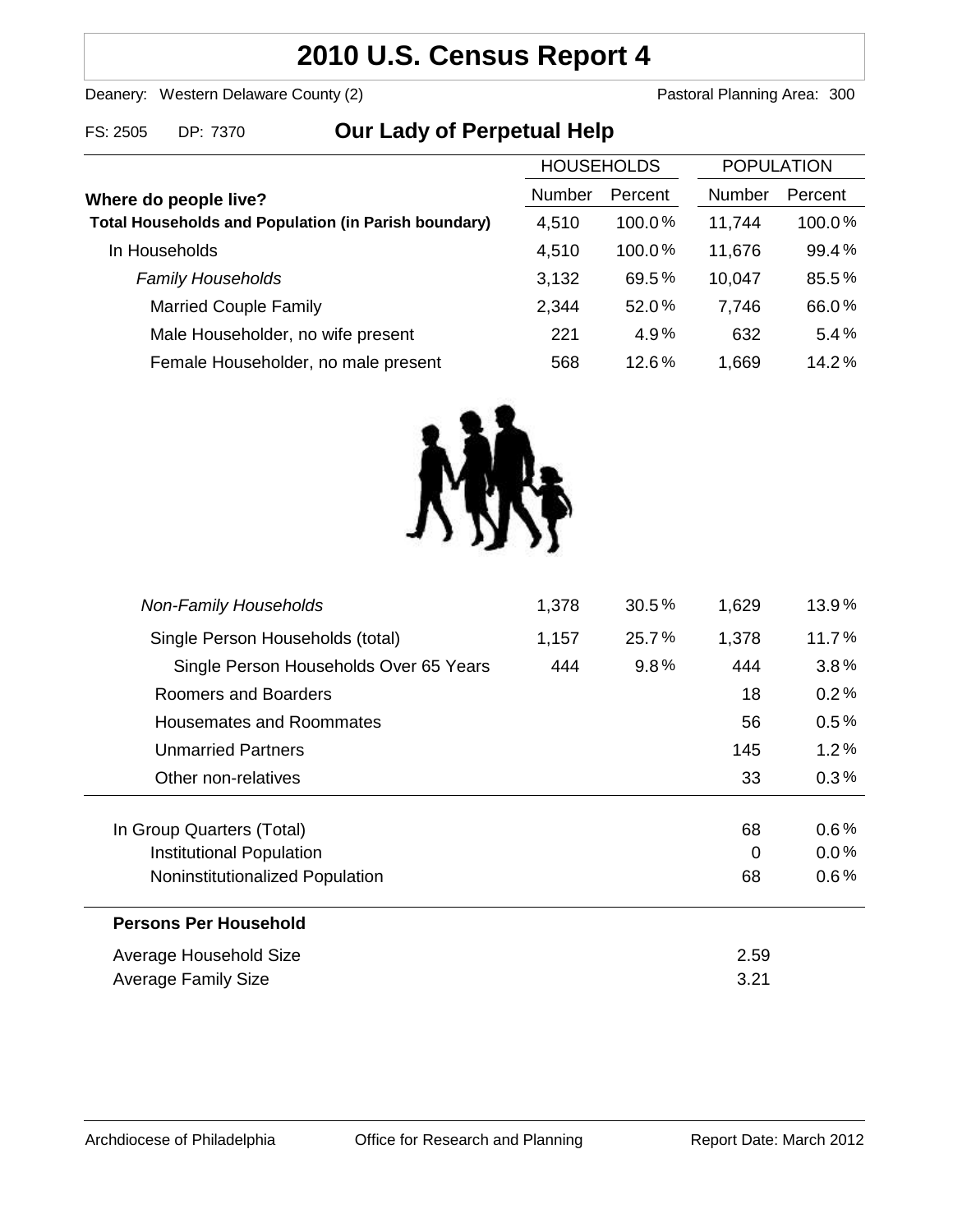## **2010 U.S. Census Report 4**

Deanery: Western Delaware County (2) Deanery: Western Delaware County (2)

### FS: 2505 DP: 7370 **Our Lady of Perpetual Help**

|                                                      |        | <b>POPULATION</b> |  |
|------------------------------------------------------|--------|-------------------|--|
| Where do Children - Under Age 18 Live?               | Number | Percent           |  |
| Total Children - Under Age 18 (in Parish boundary)   | 2,543  | 100.0%            |  |
| In Households                                        | 2,542  | 100.0%            |  |
| Householder or spouse is under 18                    | 1      | 0.1%              |  |
| With Related:                                        |        |                   |  |
| Married-Couple Family                                | 1,810  | 71.2%             |  |
| Male Householder, No Wife Present                    | 116    | 4.6%              |  |
| Female Householder, No Husband Present               | 375    | 14.8%             |  |
| <b>Other Related Householder</b>                     | 31     | 1.2%              |  |
| <b>With Non-Relatives</b>                            | 26     | 1.0%              |  |
| <b>Grandparent Householder</b>                       | 183    | 7.2%              |  |
| In Group Quarters                                    | 1      | 0.0%              |  |
| Institutionalized population                         | 0      | 0.0%              |  |
| Noninstitutionalized population                      | 1      | 0.0%              |  |
| Where do Adults - Age 65 and Older - Live?           |        |                   |  |
| Total Adults - Age 65 and Older (in Parish boundary) | 1,680  | 100.0%            |  |
| In Households                                        | 1,675  | 99.7%             |  |
| Family Households:                                   | 1,185  | 70.6%             |  |
| Is Householder or Spouse                             | 1,003  | 59.7%             |  |
| With Other Relative Householder                      | 42     | 2.5%              |  |
| With Non-Related Householder                         | 8      | 0.5%              |  |
| is Parent                                            | 86     | 5.1%              |  |
| is Parent-in-Law                                     | 46     | 2.7%              |  |
| In Non-family Households:                            | 490    | 29.1%             |  |
| Male Living Alone                                    | 117    | 6.9%              |  |
| Male not Living Alone                                | 12     | 0.7%              |  |
| Female Living Alone                                  | 327    | 19.5%             |  |
| Female not Living Alone                              | 13     | 0.8%              |  |
| Other                                                | 20     | 1.2%              |  |
| In Group Quarters                                    | 5      | 0.3%              |  |
| Institutionalized population                         | 0      | 0.0%              |  |
| Noninstitutionalized population                      | 5      | 0.3%              |  |
| Housing Units in the Parish boundary                 |        |                   |  |
| <b>Total Housing Units</b>                           | 4,726  | 100.0%            |  |
| Occupied                                             | 4,510  | 95.4%             |  |
| Owner-Occupied                                       | 3,464  | 73.3%             |  |
| Renter-Occupied                                      | 1,046  | 22.1%             |  |
| Vacant                                               | 216    | 4.6%              |  |

Archdiocese of Philadelphia **Office for Research and Planning** Report Date: March 2012